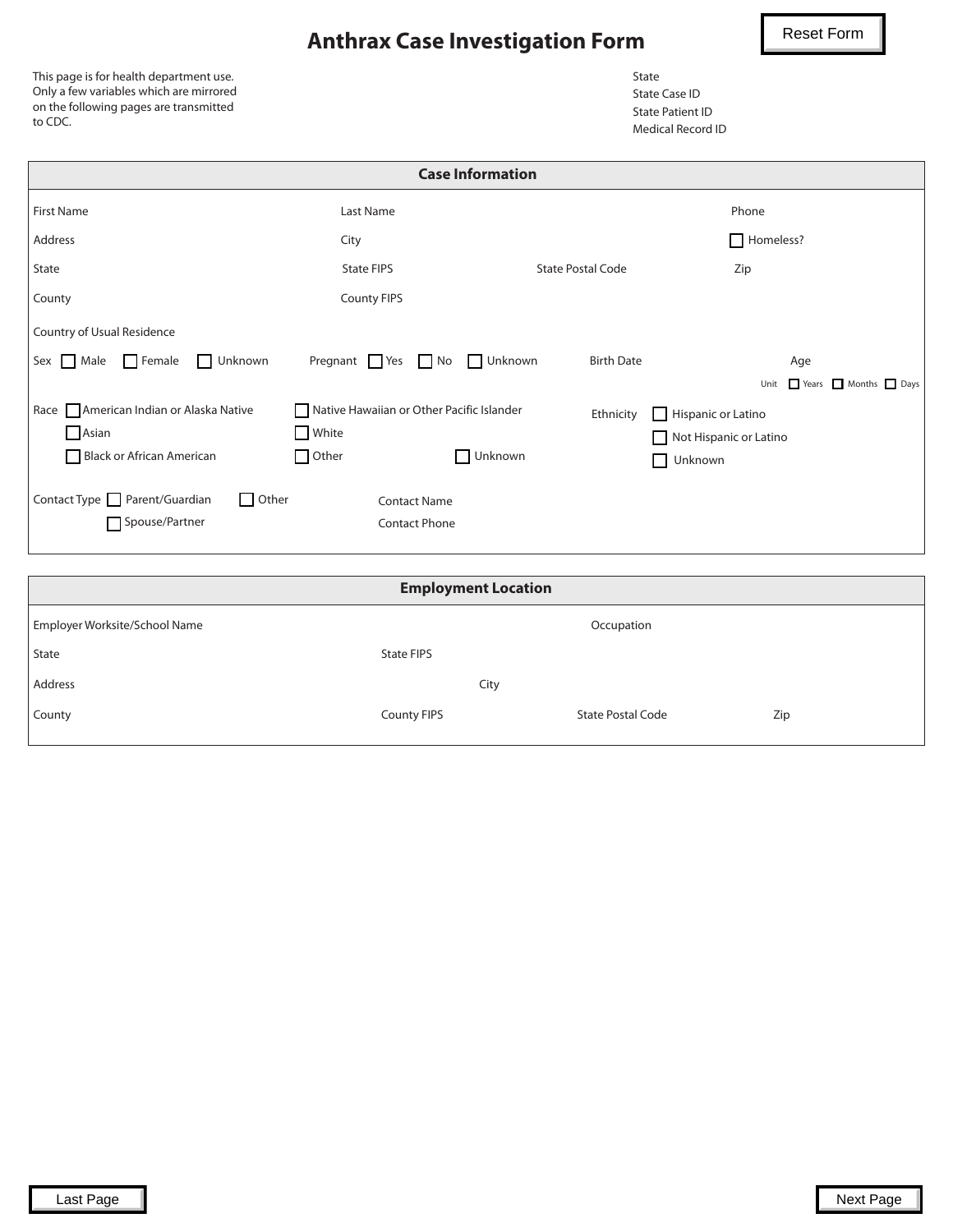### **Anthrax Case Investigation Form (Continued) Collect and send this page to CDC within 24 hours of case identification**

|                                                | Event Code: 10350-Anthrax                                   |                                                           |                            | <b>State Case ID</b><br><b>State Patient ID</b><br>Patient Initials (First, Last) |                                                    |
|------------------------------------------------|-------------------------------------------------------------|-----------------------------------------------------------|----------------------------|-----------------------------------------------------------------------------------|----------------------------------------------------|
|                                                |                                                             |                                                           | <b>24 Hour Case Report</b> |                                                                                   |                                                    |
| Case Classification                            | $\Box$ Confirmed<br>$\Box$ Probable<br>Suspected            | Unknown<br>Not a Case                                     |                            |                                                                                   |                                                    |
|                                                | <b>Classification Determined by</b><br>Epi Link             | Laboratory Results<br><b>Clinical Presentation</b>        |                            |                                                                                   |                                                    |
|                                                | Suspect clinical form at admission (select all that apply): |                                                           |                            |                                                                                   |                                                    |
|                                                | $\Box$ Inhalation                                           | Gastrointestinal/Oropharayngeal                           | $\Box$ Cutaneous           | $\Box$ Injection                                                                  | Meningeal<br>ΙI                                    |
| Date of Onset                                  |                                                             | <b>Date State Notified</b>                                |                            |                                                                                   |                                                    |
|                                                | Date Local Health Dept. Notified                            | Time                                                      | By                         | $\Box$ Lab<br>$\Box$ ICP<br>$\Box$ HCP<br>Public Health<br>$\mathsf{L}$           | Other                                              |
| <b>County Reporting</b>                        |                                                             |                                                           |                            |                                                                                   |                                                    |
|                                                |                                                             |                                                           |                            |                                                                                   |                                                    |
| <b>HCP Name</b>                                | <b>Investigator Name</b>                                    | Agency<br>Agency                                          |                            | Phone<br>Phone                                                                    |                                                    |
|                                                |                                                             |                                                           |                            |                                                                                   |                                                    |
|                                                |                                                             | <b>Demographics (mirrored from page 1)</b>                |                            |                                                                                   |                                                    |
| Sex Male                                       | $\Box$ Female<br>Unknown                                    | Pregnant Yes<br>$\Box$ No                                 | <b>Unknown</b>             | <b>Birth Date</b>                                                                 | Age<br>Unit $\Box$ Years $\Box$ Months $\Box$ Days |
|                                                | Race American Indian or Alaska Native<br>$\Box$ Asian       | Native Hawaiian or Other Pacific Islander<br>$\Box$ White |                            | Ethnicity Hispanic or Latino<br>Not Hispanic or Latino                            |                                                    |
|                                                | Black or African American                                   | $\Box$ Other                                              | Unknown                    | Unknown                                                                           |                                                    |
| <b>State of Residence</b>                      |                                                             |                                                           | <b>State FIPS</b>          |                                                                                   |                                                    |
| County of Residence                            |                                                             |                                                           | <b>County FIPS</b>         |                                                                                   |                                                    |
|                                                | Country of Usual Residence                                  |                                                           |                            |                                                                                   |                                                    |
| Occupation                                     |                                                             |                                                           |                            |                                                                                   |                                                    |
| <b>State of Employer</b><br>County of Employer |                                                             |                                                           |                            | <b>State FIPS</b><br>County FIPS                                                  |                                                    |
|                                                |                                                             |                                                           |                            |                                                                                   |                                                    |
|                                                |                                                             | <b>Earliest Event Date</b>                                |                            | Event Date Type                                                                   |                                                    |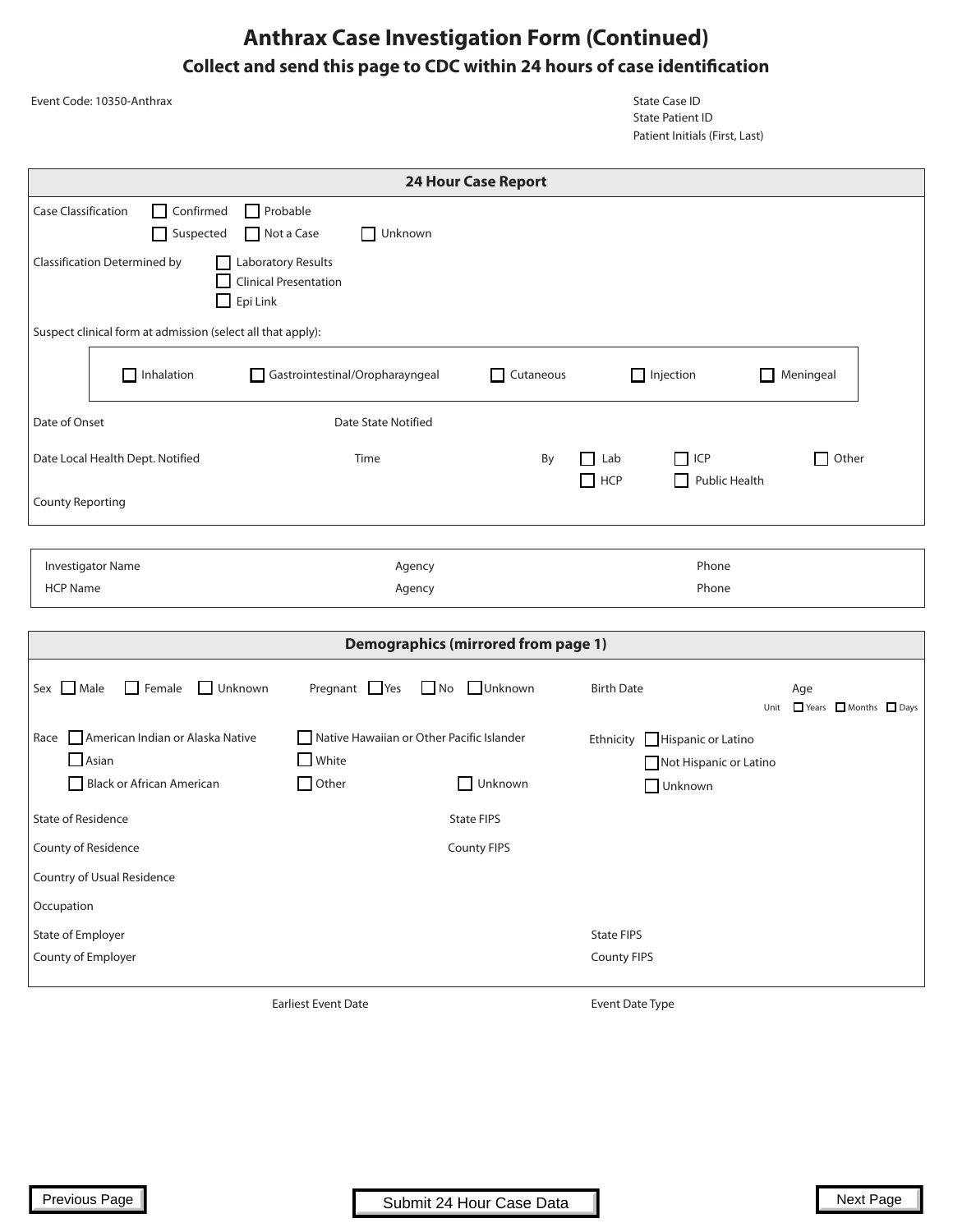|            | If exposure occurred via a documented exposure event, identify<br>the event on the next line and skip the rest of this section. |                        |                                                                                                    |                                          | <b>State Case ID</b><br><b>State Patient ID</b><br>Patient Initials (First, Last) |
|------------|---------------------------------------------------------------------------------------------------------------------------------|------------------------|----------------------------------------------------------------------------------------------------|------------------------------------------|-----------------------------------------------------------------------------------|
|            |                                                                                                                                 |                        | Participated in incident response (e.g., environmental sampling)?<br>$\Box$ Yes<br>$\mathsf{I}$ No | Unknown                                  |                                                                                   |
|            |                                                                                                                                 |                        | Specify exposures encountered in 7 days prior to disease onset.                                    |                                          |                                                                                   |
|            |                                                                                                                                 | 7 days before onset    | Symptom Onset Date<br>Ask about exposures<br>between these dates                                   |                                          |                                                                                   |
|            |                                                                                                                                 |                        | <b>Exposures</b>                                                                                   |                                          |                                                                                   |
| $\Box$ Yes | l No                                                                                                                            | Unknown                | Exposure to livestock/wild mammals/their body fluids?                                              |                                          |                                                                                   |
|            |                                                                                                                                 | Specify animal(s):     | Animal(s) disposition? Live Dead Both Unknown                                                      | Describe exposure<br>Date(s) of exposure |                                                                                   |
| Yes        | No                                                                                                                              | □ Unknown              | Consumed or contact with undercooked or raw meat?                                                  |                                          |                                                                                   |
| $\Box$ Yes | l No                                                                                                                            | Unknown                | Exposure to animal products (e.g., untreated animal hair, wool, hides, and animal skin drums)?     |                                          |                                                                                   |
|            |                                                                                                                                 | Specify product(s)     |                                                                                                    | Describe exposure                        |                                                                                   |
|            |                                                                                                                                 |                        |                                                                                                    | Dates of exposure                        |                                                                                   |
| Yes        | No                                                                                                                              | Unknown                | Gardened or other work with soil?                                                                  |                                          |                                                                                   |
|            | l Yes                                                                                                                           | <b>N</b> Unknown<br>No | If yes, was bone meal fertilizer or similar used?                                                  |                                          |                                                                                   |
| Yes        | No                                                                                                                              | Unknown                | Worked in a clinical or microbiological laboratory?                                                |                                          |                                                                                   |
| <b>Yes</b> | l No                                                                                                                            | Unknown                | Exposed to unknown powder?                                                                         |                                          |                                                                                   |
| Yes        | No                                                                                                                              | $\Box$ Unknown         | Handled suspicious mail?                                                                           |                                          |                                                                                   |
| Yes        | No                                                                                                                              | │ Unknown              | Undiagnosed similar illness in friends, family, coworkers, or other contacts?                      |                                          |                                                                                   |
| Yes        | No                                                                                                                              | Unknown                | Consumed same food/drink as lab-confirmed anthrax case?                                            |                                          | Specify food/drink                                                                |
| $\Box$ Yes | $\Box$ No                                                                                                                       | $\Box$ Unknown         | Exposed to the same environment, animal, or objects as a lab-confirmed anthrax case?               |                                          |                                                                                   |
|            |                                                                                                                                 | Exposed to what?       |                                                                                                    | Where was the exposure?                  |                                                                                   |
| <b>Yes</b> | $\Box$ No                                                                                                                       | Unknown                | Contact with illicit drugs?<br>Name/type                                                           |                                          |                                                                                   |
| <b>Yes</b> | $\blacksquare$ No                                                                                                               | Unknown                | Received an injection?                                                                             |                                          |                                                                                   |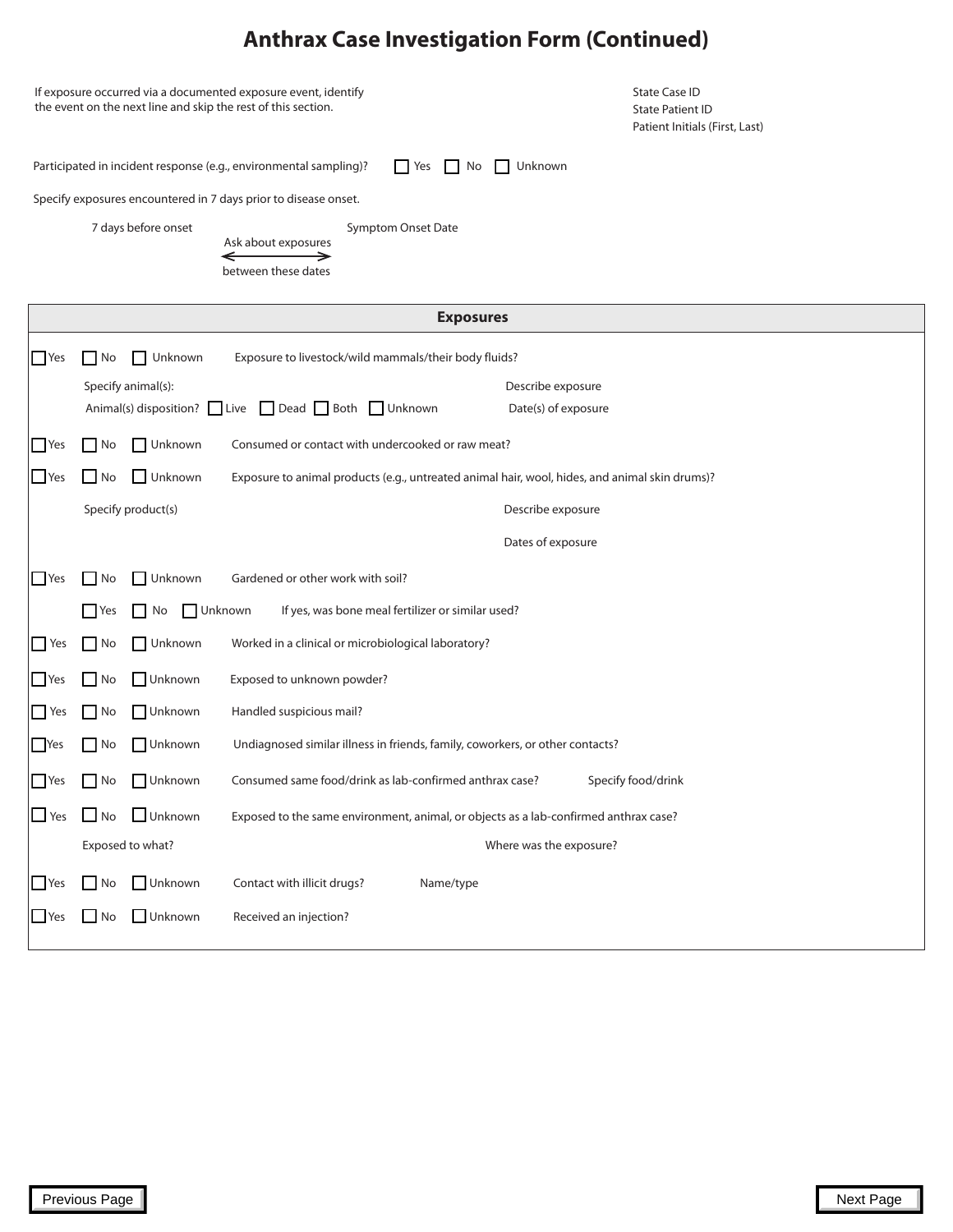| Locations of Exposure(s)                                                                                                                                                                                                                                       |                                                                                                                                                                             |                      |                    | <b>State Case ID</b><br><b>State Patient ID</b><br>Patient Initials (First, Last) |  |               |  |  |
|----------------------------------------------------------------------------------------------------------------------------------------------------------------------------------------------------------------------------------------------------------------|-----------------------------------------------------------------------------------------------------------------------------------------------------------------------------|----------------------|--------------------|-----------------------------------------------------------------------------------|--|---------------|--|--|
|                                                                                                                                                                                                                                                                | <b>List Locations Routinely Visited During:</b>                                                                                                                             |                      |                    |                                                                                   |  |               |  |  |
| Morning                                                                                                                                                                                                                                                        |                                                                                                                                                                             | Noon                 |                    |                                                                                   |  |               |  |  |
| Afternoon/Evening                                                                                                                                                                                                                                              |                                                                                                                                                                             | Night                |                    |                                                                                   |  |               |  |  |
| $\Box$ Yes $\Box$ No<br>Unknown<br>Took public transportation (select all that apply)?<br>$\Box$ Light Rail<br>$\Box$ Bus<br>$\Box$ Train<br>$\Box$ Subway<br>$\Box$ Ferry<br>$\Box$ Other, specify:<br>Specify dates<br>Specify route<br>(name and/or number) |                                                                                                                                                                             |                      |                    |                                                                                   |  |               |  |  |
| Attended a large gathering (e.g. concert, sporting event)?                                                                                                                                                                                                     | $\Box$ Unknown<br>N <sub>o</sub><br>  Yes                                                                                                                                   |                      |                    |                                                                                   |  |               |  |  |
| Event/Location                                                                                                                                                                                                                                                 | Location<br>(Name, Street, City, State, Zip)*                                                                                                                               | Specify<br>From Date | Specify<br>To Date | Lattitude                                                                         |  | Longitude     |  |  |
|                                                                                                                                                                                                                                                                |                                                                                                                                                                             |                      |                    |                                                                                   |  |               |  |  |
|                                                                                                                                                                                                                                                                |                                                                                                                                                                             |                      |                    |                                                                                   |  |               |  |  |
|                                                                                                                                                                                                                                                                |                                                                                                                                                                             |                      |                    |                                                                                   |  |               |  |  |
| coordinates. If a good match is not found, you will need to add more address information to get coordinates.                                                                                                                                                   | *Enter all information available; location name, city and state may be sufficient. If a new venue or not a major venue, location name may lower the confidence in the found |                      |                    |                                                                                   |  |               |  |  |
| Attended a place where people congregate (e.g., shopping mall, religious services)?                                                                                                                                                                            | $\blacksquare$ Yes                                                                                                                                                          | $\Box$ No            | Unknown            |                                                                                   |  |               |  |  |
|                                                                                                                                                                                                                                                                | Location                                                                                                                                                                    |                      |                    |                                                                                   |  |               |  |  |
| Place Name                                                                                                                                                                                                                                                     | (Name, Street, City, State, Zip)*                                                                                                                                           | Specify<br>From Date | Specify<br>To Date | Lattitude                                                                         |  | Longitude     |  |  |
|                                                                                                                                                                                                                                                                |                                                                                                                                                                             |                      |                    |                                                                                   |  |               |  |  |
|                                                                                                                                                                                                                                                                |                                                                                                                                                                             |                      |                    |                                                                                   |  |               |  |  |
|                                                                                                                                                                                                                                                                |                                                                                                                                                                             |                      |                    |                                                                                   |  |               |  |  |
| * Enter all information available; location name, city and state may be sufficient. If a good match is not found, you will need to add more address information to get coordinates.                                                                            |                                                                                                                                                                             |                      |                    |                                                                                   |  |               |  |  |
| Traveled out of the county, state, or country? (enter overflow in Notes section)                                                                                                                                                                               |                                                                                                                                                                             | Yes No Unknown       |                    |                                                                                   |  |               |  |  |
|                                                                                                                                                                                                                                                                | Destination                                                                                                                                                                 |                      |                    | Date Departed                                                                     |  | Date Returned |  |  |
|                                                                                                                                                                                                                                                                |                                                                                                                                                                             |                      |                    |                                                                                   |  |               |  |  |
|                                                                                                                                                                                                                                                                |                                                                                                                                                                             |                      |                    |                                                                                   |  |               |  |  |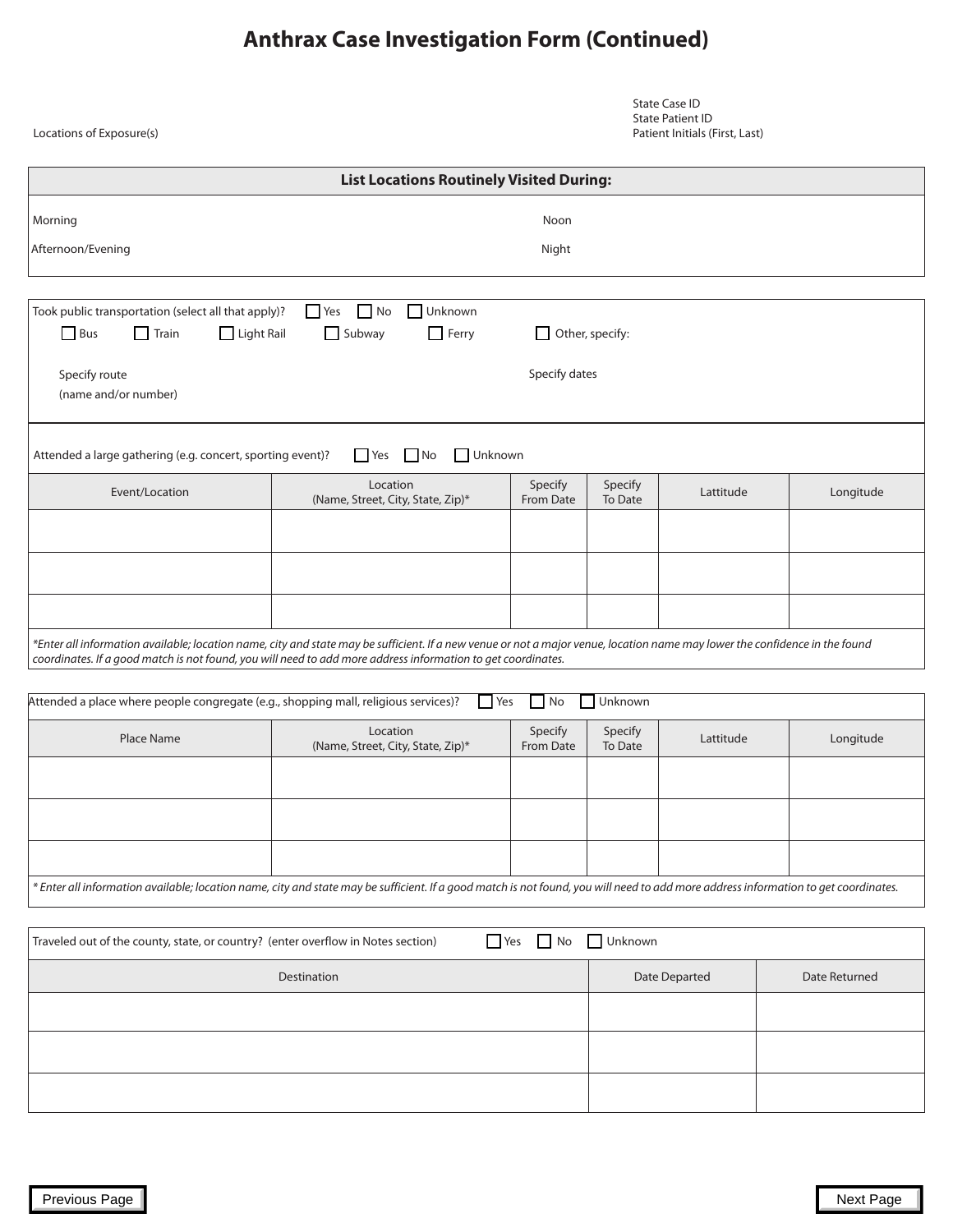State Case ID State Patient ID Patient Initials (First, Last)

| <b>Vaccine and Prophylaxis</b>                                                                                                               |                                                                                                                                                  |  |  |  |  |  |
|----------------------------------------------------------------------------------------------------------------------------------------------|--------------------------------------------------------------------------------------------------------------------------------------------------|--|--|--|--|--|
| Was anthrax vaccine received? $\Box$ Yes $\Box$ No                                                                                           | <b>Unknown</b>                                                                                                                                   |  |  |  |  |  |
| $\Box$ 1- Post-exposure vaccine (1,2, or 3 doses)<br>If yes, specify what was recieved:<br>$\Box$ 2 - Partial series of pre-exposure vaccine |                                                                                                                                                  |  |  |  |  |  |
| Date Last Received                                                                                                                           | 3 - Full series of pre-exposure vaccine<br>$\Box$ 2<br>$\Box$<br>$\Box$ 3<br>$\Box$ 5<br>Doses received<br>$\vert \vert$ >5<br>$\Box$ Unk<br>111 |  |  |  |  |  |
| on the annual booster vaccine?                                                                                                               | If received a full series of pre-exposure vaccine, is the subject up-to-date<br>Unknown<br>Yes No                                                |  |  |  |  |  |
| Received post-exposure antimicrobials?                                                                                                       | Unknown<br>Yes<br>No<br>$\perp$<br>$\mathbf{1}$                                                                                                  |  |  |  |  |  |
| If yes, specify antimicrobial names:                                                                                                         | Doxycycline<br>Ciproflaxin<br>Amoxicillin<br>Levfloxacin                                                                                         |  |  |  |  |  |
|                                                                                                                                              | Other: Specify                                                                                                                                   |  |  |  |  |  |
| Date received                                                                                                                                | Date ended                                                                                                                                       |  |  |  |  |  |
| Antimicrobials not taken or discontinued?<br>Unknown<br>Yes<br>No.<br>$\mathbf{L}$                                                           |                                                                                                                                                  |  |  |  |  |  |
| Low perceived risk<br>If yes, why?                                                                                                           | $\Box$ Adverse events<br>$\Box$ Fear of side effects                                                                                             |  |  |  |  |  |
| Other: Specify                                                                                                                               |                                                                                                                                                  |  |  |  |  |  |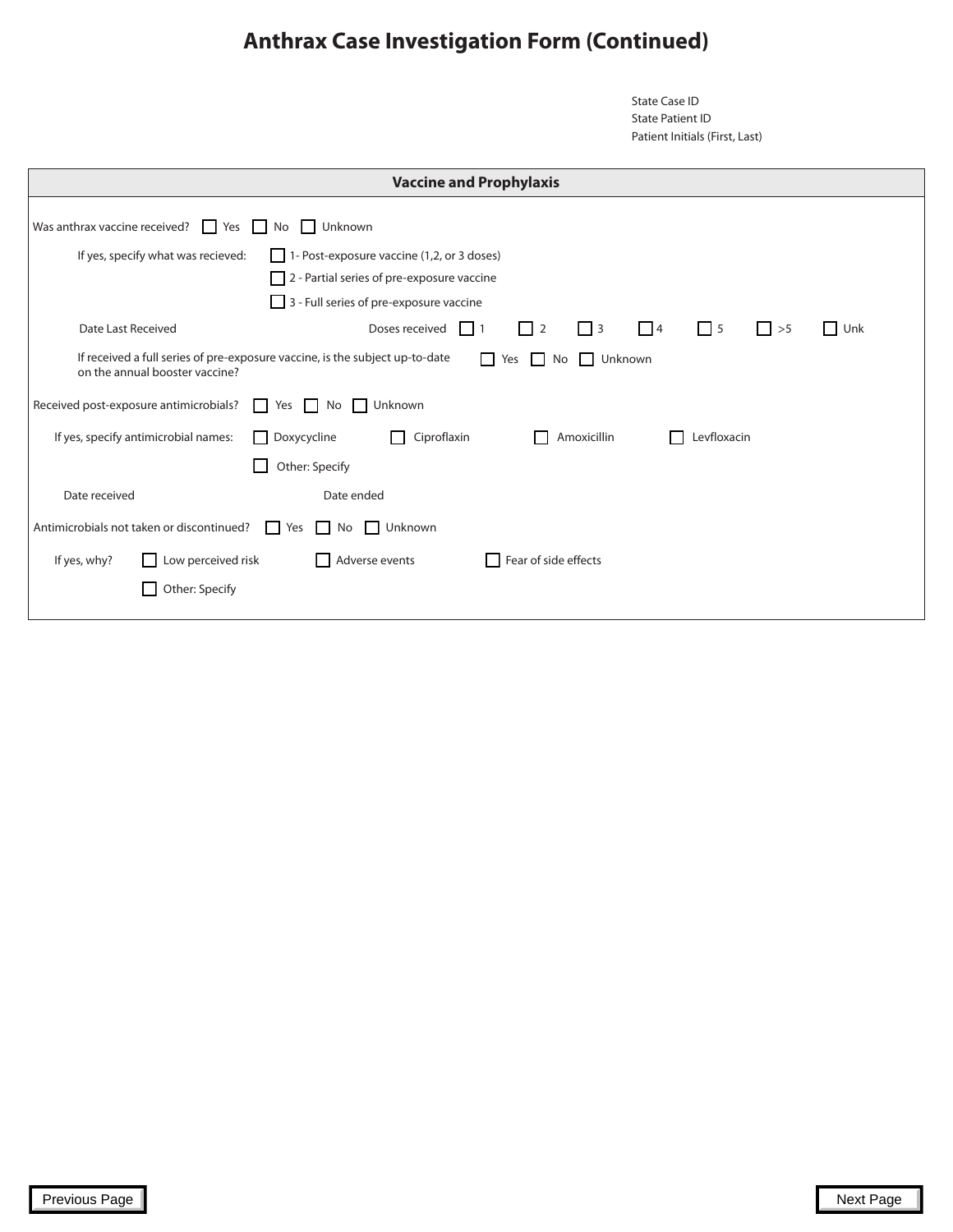State Case ID State Patient ID Patient Initials (First, Last)

|                                                                                                                                                                                                                                                                                                                                                                                                                                                                                                                                                            | <b>Signs of Symptoms</b>                                                                                                                                                                                                                                                                                                   |  |  |  |  |  |  |
|------------------------------------------------------------------------------------------------------------------------------------------------------------------------------------------------------------------------------------------------------------------------------------------------------------------------------------------------------------------------------------------------------------------------------------------------------------------------------------------------------------------------------------------------------------|----------------------------------------------------------------------------------------------------------------------------------------------------------------------------------------------------------------------------------------------------------------------------------------------------------------------------|--|--|--|--|--|--|
| Date on Onset<br>Date of Diagnosis                                                                                                                                                                                                                                                                                                                                                                                                                                                                                                                         |                                                                                                                                                                                                                                                                                                                            |  |  |  |  |  |  |
| Clinical form at admission: Go to to the 24-hour Report page to change/modify the clinical form(s) of disease.                                                                                                                                                                                                                                                                                                                                                                                                                                             |                                                                                                                                                                                                                                                                                                                            |  |  |  |  |  |  |
| Inhalation<br>Gastrointestinal/Oropharyngeal<br>0<br>П                                                                                                                                                                                                                                                                                                                                                                                                                                                                                                     | п<br>Cutaneous<br>□<br>Injection<br>□<br>Meningeal                                                                                                                                                                                                                                                                         |  |  |  |  |  |  |
| Select ALL symptoms described and signs exhibited by the patient:                                                                                                                                                                                                                                                                                                                                                                                                                                                                                          |                                                                                                                                                                                                                                                                                                                            |  |  |  |  |  |  |
| Inhalation<br>General                                                                                                                                                                                                                                                                                                                                                                                                                                                                                                                                      | Ingestion                                                                                                                                                                                                                                                                                                                  |  |  |  |  |  |  |
| Fever/Chlls<br>$\Gamma$ Yes<br>$\Box$ No $\Box$ Unknown<br>Diaphoresis<br>$\Box$ No<br>Yes<br>Malaise/Fatigue<br>No Unknown<br>$\Gamma$ Yes<br>Chest pain<br>N <sub>O</sub><br>$\Box$ Yes<br>Nausea/Vomiting<br>$\Gamma$ Yes<br>$No$ Unknown<br>Cough<br>$\Box$ No<br>Yes<br>No Unknown<br>$Lymphadenopathy$ Yes<br>$\blacksquare$ No<br>Dyspnea<br>Yes                                                                                                                                                                                                    | $\Box$ Unknown<br>Abdominal discomfort<br>$\Box$ Unknown<br>$\Box$<br>No<br><b>Yes</b><br>□ Unknown<br>Abdominal swelling (i.e., ascites)<br>$\Box$ Yes<br>Unknown<br>$\perp$<br>No<br>Unknown<br>Diarrhea/Bloody Diarrhea<br>$\Box$ Yes $\Box$ No<br>Unknown<br>$\Box$ Unknown<br>Yes No Unknown<br>Dysphagia/Sore throat |  |  |  |  |  |  |
| Cutaneous/Injection<br>Meningeal                                                                                                                                                                                                                                                                                                                                                                                                                                                                                                                           |                                                                                                                                                                                                                                                                                                                            |  |  |  |  |  |  |
| Eschar<br>$\Box$ No<br>$\Box$ Unknown<br>Altered mental state<br>Unknown<br>Yes<br>  No<br>  Yes<br>Unknown<br>Unknown<br>Pustules/Vesicles<br>No<br>Coma<br>$\Box$ No<br>Yes<br>- 1<br>Yes<br>$\blacksquare$<br><b>No</b><br>Unknown<br>$\Box$<br>No<br>Unknown<br>Pruritus<br>Yes<br>Convulsions<br>Yes<br><b>Unknown</b><br>Severe Headache<br>Unknown<br>Edema<br>No<br>$\Box$ No<br>- 1<br>Yes<br>Yes<br>□Unknown<br>Unknown<br>Erythema/Bruising<br>  No<br>Photophobia<br>ΙI<br>No<br>Yes<br>Yes<br>Unknown<br>Fascitis<br>$\blacksquare$ No<br>Yes |                                                                                                                                                                                                                                                                                                                            |  |  |  |  |  |  |
| List chronic conditions (e.g., diabetes, hypertension, coronary artery disease, alcohol abuse, hepatitis):                                                                                                                                                                                                                                                                                                                                                                                                                                                 |                                                                                                                                                                                                                                                                                                                            |  |  |  |  |  |  |
| Diet<br>Vegetarian/Vegan<br>Unknown<br>No<br>Yes<br>Unknown<br>Unknown<br>Yes<br>No                                                                                                                                                                                                                                                                                                                                                                                                                                                                        | <b>Smoking Status</b><br>$N$ o<br>Unknown<br>Current<br><b>Yes</b><br>$\Box$ No<br>$\Box$ Unknown<br>  Yes<br>Never<br>$\Box$ No<br>$\Box$ Yes<br>$\Box$ Unknown<br>Past<br>Unknown<br>$\Box$ Yes<br>No<br>$\vert$ Unknown                                                                                                 |  |  |  |  |  |  |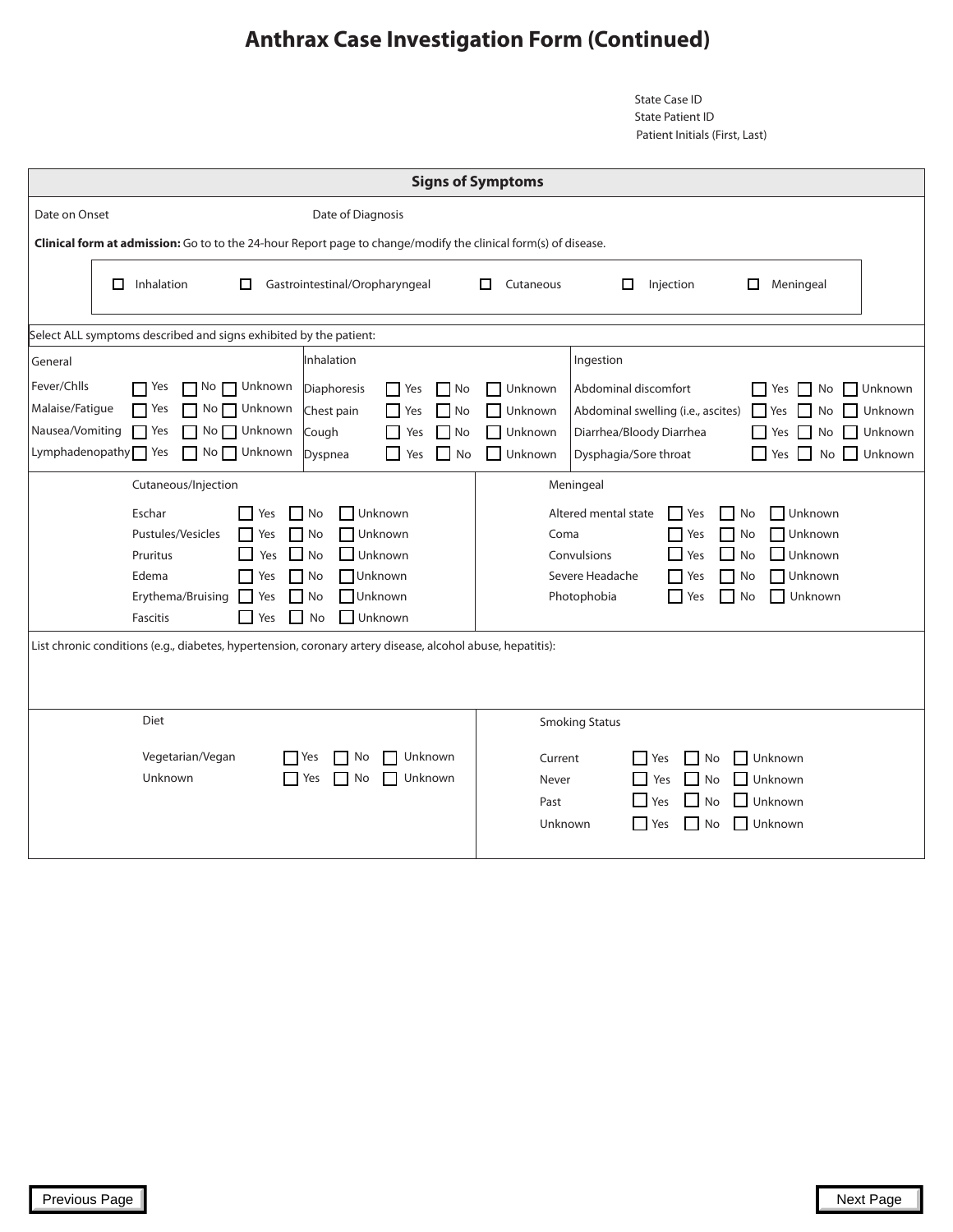State Case ID State Patient ID Patient Initials (First, Last)

**Diagnostics**

|                                  | <b>Laboratories Performing Diagnostics</b>        |                                              |                                    |                                  |                            |                           |                             |
|----------------------------------|---------------------------------------------------|----------------------------------------------|------------------------------------|----------------------------------|----------------------------|---------------------------|-----------------------------|
| Lab                              | Lab Name                                          |                                              | City                               |                                  | <b>State</b>               |                           | Specimen ID                 |
| Lab <sub>1</sub>                 |                                                   |                                              |                                    |                                  |                            |                           |                             |
| Lab <sub>2</sub>                 |                                                   |                                              |                                    |                                  |                            |                           |                             |
| Lab <sub>3</sub>                 |                                                   |                                              |                                    |                                  |                            |                           |                             |
| Lab <sub>4</sub>                 |                                                   |                                              |                                    |                                  |                            |                           |                             |
|                                  | CDC DASH ID (if tested at CDC)                    |                                              |                                    |                                  |                            |                           |                             |
|                                  | Select diagnostic studies conducted and findings: |                                              |                                    |                                  |                            |                           |                             |
| <b>MRI</b>                       | $\Box$ No<br>$\Gamma$ Yes                         | Unknown<br>Lumbar puncture                   | $\Box$ Yes                         | $\Box$ No<br>Unknown             | Pleural effusion           | $\Box$ Yes                | $\Box$ No<br>$\Box$ Unknown |
| Chest CT                         | $\Box$ Yes<br>$\Box$ No                           | $\Box$ Unknown<br>Ascites                    | Yes                                | $\Box$ No<br>Unknown             |                            | Pericardial effusion PYes | $\Box$ No<br>Unknown        |
| <b>CXR</b>                       | $\Box$ Yes<br>$\overline{\phantom{a}}$ No         | Unknown                                      | Yes<br><b>Mediastinal Widening</b> | $\Box$ No<br>Unknown             | <b>Blood CSF</b>           | $\Box$ Yes                | $N$ o<br>Unknown            |
|                                  | <b>Diagnostic Tests Performed</b>                 |                                              |                                    |                                  |                            |                           |                             |
| <b>Presumptive tests</b><br>Lab# |                                                   |                                              |                                    |                                  |                            |                           |                             |
| running test<br>(e.g. 1)         | Diagnostic Test                                   | Specimen                                     | <b>Collect Date</b>                | Collected before<br>antibiotics? | Result                     | Description               |                             |
|                                  |                                                   | Blood/Serum<br>CSF                           |                                    | $\Box$ Yes                       | $\Box$ Positive            |                           |                             |
| 01:                              | Gram positive rod                                 | Fluid/Effusion<br>Tissue                     |                                    | $\Box$ No                        | $\Box$ Negative            |                           |                             |
|                                  |                                                   | Wound<br>Other<br>×.                         |                                    | $\Box$ Unk                       | Unknown                    |                           |                             |
| 02:                              | Other CLIA/FDA test:                              | Blood/Serum<br>Tissue                        |                                    | $\Box$ Yes                       | Positive                   |                           |                             |
|                                  |                                                   | CSF<br>Wound                                 |                                    | $N$ o                            | Negative                   |                           |                             |
|                                  |                                                   | Fluid/Effusion<br>Other                      |                                    | $\Box$ Unk                       | Unknown                    |                           |                             |
| <b>Confirmatory Tests</b>        |                                                   |                                              |                                    |                                  |                            |                           |                             |
| Lab#<br>running test<br>(e.g. 1) | Diagnostic Test                                   | Specimen                                     | <b>Collect Date</b>                | Collected before<br>antibiotics? | Result                     | Description               |                             |
| 03:                              | Culture                                           | Blood/Serum<br>$\Box$ Tissue                 |                                    | $\Box$ Yes                       | $\Box$ Positive            |                           |                             |
|                                  |                                                   | CSF<br>$\Box$<br><b>Nound</b>                |                                    | $N$ o                            | $\Box$ Negative            |                           |                             |
|                                  |                                                   | Fluid/Effusion<br>П<br>Other                 |                                    | $\Box$ Unk                       | Unknown                    |                           |                             |
| 04:                              | <b>PCR</b>                                        | Blood/Serum<br>$\Box$ Tissue                 |                                    | $\Box$ Yes                       | $\Box$ Positive            |                           |                             |
|                                  |                                                   | CSF<br>П<br>Wound                            |                                    | $\Box$ No                        | $\Box$ Negative            |                           |                             |
|                                  |                                                   | Fluid/Effusion<br>Other                      |                                    | $\Box$ Unk                       | <b>Unknown</b>             |                           |                             |
| 05:                              | Immunostain                                       | Blood/Serum<br>Tissue                        |                                    | $\Box$ Yes                       | $\Box$ Positive            |                           |                             |
|                                  |                                                   | CSF<br>$\mathbb{R}$<br>Wound<br>$\mathbf{I}$ |                                    | $\Box$ No                        | $\Box$ Negative            |                           |                             |
|                                  |                                                   | Fluid/Effusion<br>Other                      |                                    | $\Box$ Unk                       | <b>Unknown</b>             |                           |                             |
| 06:                              | Lethal Factor                                     | Blood/Serum<br>$\perp$                       |                                    |                                  | Collect Date 2             | Titer1                    | Titer 2                     |
|                                  |                                                   | Tissue<br>CSF<br>$\sim$                      |                                    | $\Box$ Yes<br>$\Box$ No          | (convalescent)             | 1:                        | 1:                          |
|                                  |                                                   | Wound<br>Fluid/Effusion                      |                                    | $\Box$ Unk                       |                            |                           |                             |
| 07:                              | Paired Serology                                   | Other<br>$\mathbf{I}$<br>Blood/Serum         |                                    |                                  |                            | 1:                        | 1:                          |
|                                  | (Anti-PA IgG)                                     | Tissue<br>CSF                                |                                    | $\Box$ Yes<br>$\Box$ No          |                            |                           |                             |
|                                  |                                                   | Wound<br>Fluid/Effusion                      |                                    | $\Box$ Unk                       |                            |                           |                             |
| 08:                              | Other, Specify:                                   | Other<br>Blood/Serum                         |                                    |                                  |                            |                           |                             |
|                                  |                                                   | Tissue<br>CSF<br>П                           |                                    | $\Box$ Yes                       | Positive                   |                           |                             |
|                                  |                                                   | Wound<br>Fluid/Effusion                      |                                    | $\Box$ No<br>$\Box$ Unk          | Negative<br><b>Unknown</b> |                           |                             |
|                                  |                                                   | Other<br>П                                   |                                    |                                  |                            |                           |                             |
| Previous Page                    |                                                   |                                              |                                    |                                  |                            |                           | Next Page                   |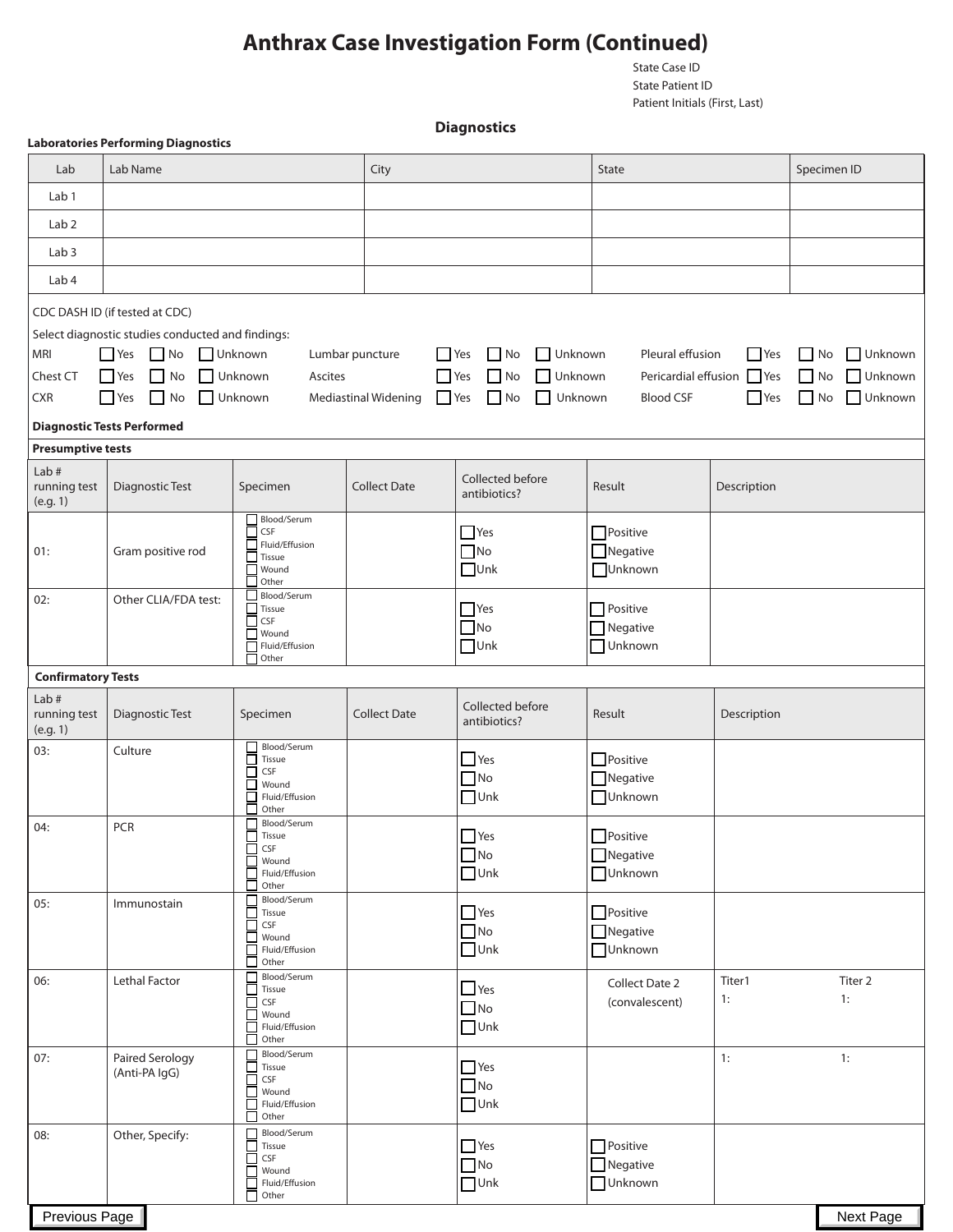State Case ID State Patient ID Patient Initials (First, Last)

| <b>Diagnostics Tests Performed</b>                                                                                                      |                                                                                                                               |                |                        |             |                                    |                                               |  |
|-----------------------------------------------------------------------------------------------------------------------------------------|-------------------------------------------------------------------------------------------------------------------------------|----------------|------------------------|-------------|------------------------------------|-----------------------------------------------|--|
| Susceptibility test(s)                                                                                                                  |                                                                                                                               |                | <b>Molecular tests</b> |             |                                    |                                               |  |
| Lab#<br>Check the resistant antimicrobials                                                                                              |                                                                                                                               |                | Lab#<br>running test   |             | <b>Status</b>                      | Results                                       |  |
| running test<br>$\Box$ Cipro                                                                                                            | Clindamycin<br>Doxycycline<br>Levofloxacin Linezolid<br>Meropenem<br>$\Box$ Moxifloxacin $\Box$ Penicillin<br>$\Box$ Rifampin |                |                        | <b>MLVA</b> | Not Done<br>Pending<br>Unknown     | E-test<br>Rapid<br><b>BMD</b><br>Other        |  |
| $\Box$ Tetracycline<br>Describe updates                                                                                                 |                                                                                                                               |                |                        | <b>WGS</b>  | Not Done<br>Pending<br>Unknown     | E-test<br>Rapid<br><b>BMD</b><br>Other<br>l a |  |
|                                                                                                                                         | <b>Treatment</b>                                                                                                              |                |                        |             |                                    |                                               |  |
| No.<br>Hospital<br>Yes<br>Unknown                                                                                                       | If yes, date of admission                                                                                                     |                |                        |             |                                    |                                               |  |
| On vasopressors for any length of time?<br>On mechanical ventilation for any length of time?                                            | $\Gamma$ Yes<br>$\Box$ No<br>$\Gamma$ Yes<br>$\Box$ No                                                                        |                | Unknown<br>Unknown     |             |                                    |                                               |  |
| $\Box$ Yes<br>No Unknown<br>Transferred                                                                                                 | To Facility [Name]                                                                                                            |                |                        |             |                                    |                                               |  |
| <b>Final Treatment Place</b>                                                                                                            | Phone                                                                                                                         |                |                        |             |                                    |                                               |  |
| Address<br>Antimicrobials given for illness?                                                                                            | City<br>$\Box$ Yes $\Box$ No<br>Unknown                                                                                       |                |                        |             | State                              |                                               |  |
|                                                                                                                                         |                                                                                                                               |                |                        |             |                                    |                                               |  |
| If yes, enter the antimicrobials used for treatment of anthrax:                                                                         |                                                                                                                               |                |                        |             |                                    |                                               |  |
| Antimicrobial name                                                                                                                      | Other, specify                                                                                                                |                | Start date             | End date    | No. days                           | Route                                         |  |
|                                                                                                                                         |                                                                                                                               |                |                        |             |                                    | $\Box$ p.o.<br>$\overline{a}$ i.v.<br>Unknown |  |
|                                                                                                                                         |                                                                                                                               |                |                        |             |                                    | $\n  p.o.\n$<br>$\Box$ i.v.                   |  |
|                                                                                                                                         |                                                                                                                               |                |                        |             |                                    | <b>Unknown</b><br>$\Box$ p.o.<br>$\Box$ i.v.  |  |
|                                                                                                                                         |                                                                                                                               |                |                        |             |                                    | Unknown                                       |  |
| AIG given<br>Raxibacurnab given?<br>Other treatments                                                                                    | $Yes$ No<br>$\Box$ Unknown<br>Date<br>$\Box$ Yes $\Box$ No<br>Unknown<br>Date                                                 |                |                        |             |                                    |                                               |  |
|                                                                                                                                         |                                                                                                                               |                |                        |             |                                    |                                               |  |
|                                                                                                                                         |                                                                                                                               | <b>Outcome</b> |                        |             |                                    |                                               |  |
| <b>Clinical Outcome</b><br>□ Outpatient, treated □ Still hospitalized □ Discharged<br>Died<br>Other<br>Was an autopsy performed?<br>Yes | Not treated<br>Unknown<br>No Unknown                                                                                          |                |                        |             | Date of Discharge<br>Date of Death |                                               |  |
| Facility                                                                                                                                |                                                                                                                               |                | City                   |             |                                    |                                               |  |
| Previous Page                                                                                                                           |                                                                                                                               |                |                        |             |                                    | Next Page                                     |  |